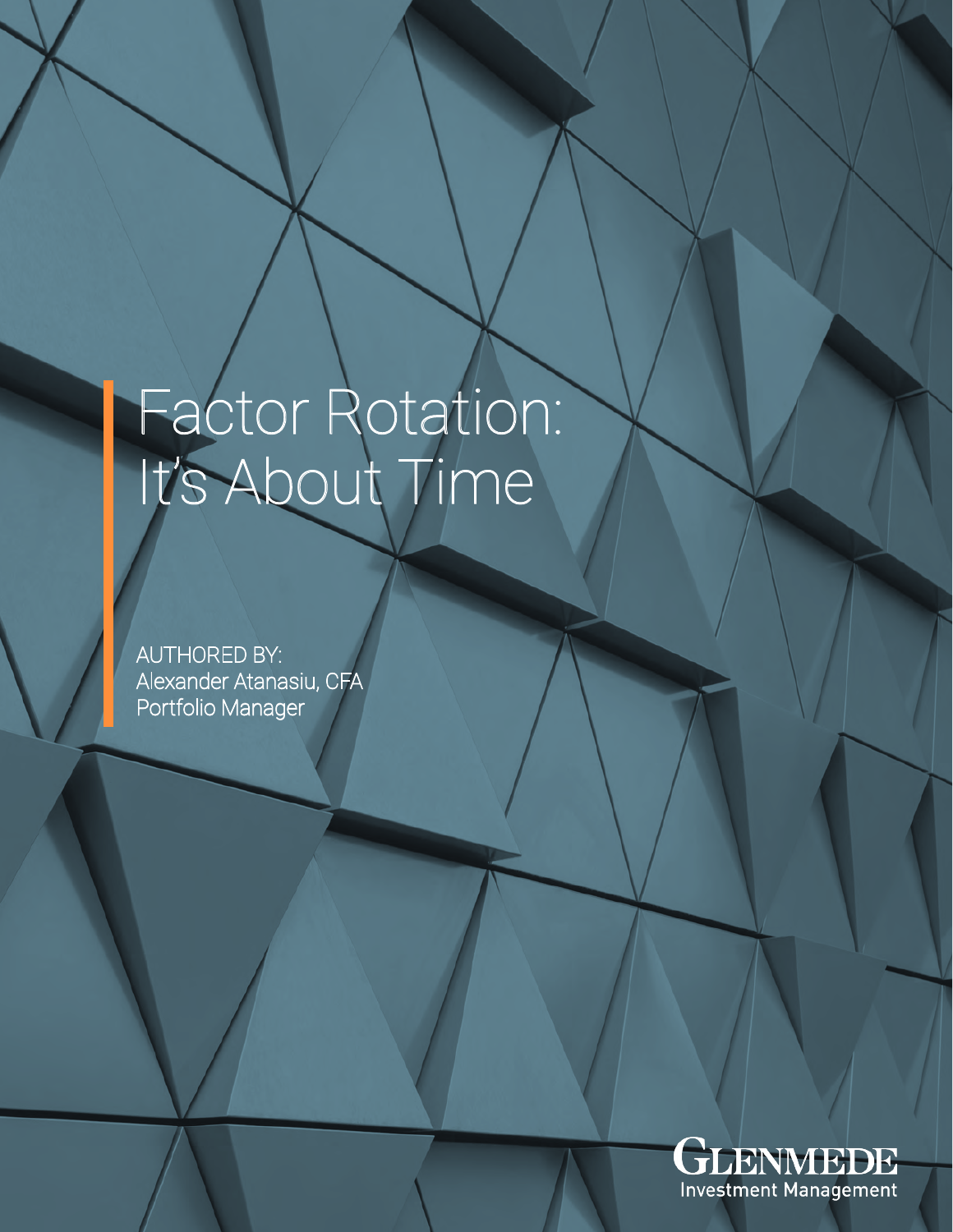## **SUMMARY**

The effectiveness of factor-timing strategies to generate alpha on a post-transaction cost, post-tax basis, has been heavily debated by academia and the investment community over the last few years. While there is evidence that factor performance is cyclical and time-varying, alpha capture is problematic due to the many pitfalls associated with practical implementation. During the last decade, factor momentum has degraded, favoring shorter-term factors and reversal, which is more difficult to capture at the portfolio level. The implementation shortfall associated with factor timing strategies can be addressed by applying a time-weighting function to counter short-term cyclicality. Our approach works to harness the power of longer-term factor rotation to generate higher risk-adjusted alpha accompanied by lower turnover.

## KEY **TAKFAWAYS**

The efficacy of factor-timing strategies has been the topic of contentious debate.

Much research has been published to make the case that factor performance is cyclical and varies over time, although it remains difficult to harness due to execution realities.

Recently, factor momentum has degraded in favor of shorter-term signals.

Time-weighting functions can be applied to address short-term cyclicality that has emerged in the past decade.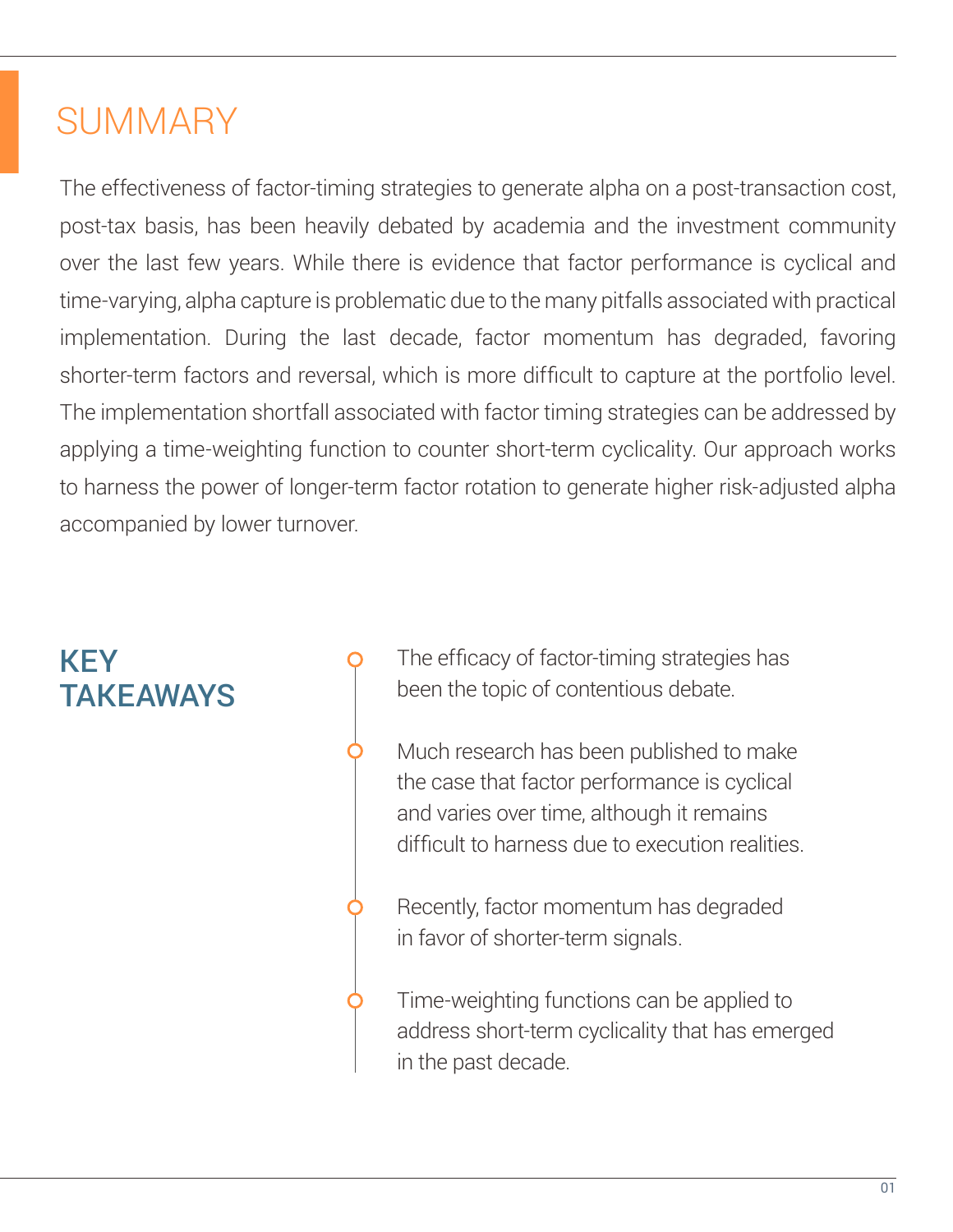## DEBATE OVER FACTOR TIMING

For several years, a debate has ensued among investment practitioners about the efficacy of factor-timing strategies. At the core of the controversy is whether risk premia factors such as value, momentum, growth, and volatility have become overvalued due to the rising adoption of smart beta and factor strategies. (Cliff Asness Blasts Rob Arnott on Factor Timing, 2017)

One practitioner group advocates for a "contrarian timing" approach that emphasizes factors that are trading cheaply relative to historical norms. Exhibiting behavior similar to that for stocks, factors can become expensive and investors typically work to time their exposures to buy low and sell high. (Arnott, Beck, & Kalesnik, PhD, September 2016)

On the other hand, critics of the contrarian approach argue that factor timing is "deceptively difficult" and dispute the contrarian group's research findings. These critics suggest the focus should be on factor diversification, not factor timing, arguing that the best way to add alpha is through more factor exposures. (Asness, Chandra, Ilmanen, & Israel, 2017)

Rather than entering into this debate, we propose another approach. We explore whether the implementation shortfall associated with factor timing strategies can be overcome by applying a time-weighting function that inherently underweights recent periods when factors might become overbought, rather than trying to quantify precisely how expensive each factor is. We review this time-weighted approach as a possible method to counter short-term cyclicality and information decay, with the ultimate goal of harnessing the power of longer-term factor rotation.

The approach throughout the paper is to use the maximum amount of data possible for multifactor models and to look back over the entire postwar period for value factor analysis. As a result, starting dates for various exhibits may differ due to availability of data from a particular source. For example, monthly returns for the five Fama French factors begin in July 1963 while data in GIM's factor library starts in 1993.

## Elements of Factor Timing

**A factor is a common characteristic shared by a group of securities that exhibits a risk premium, or extra return generated above a risk-free asset. Factor investing systematically selects securities based on these attributes which are associated with higher returns.** 

Factor premia vary over time, capturing cross-sectional differences in asset prices. (Polk, Haghbin, & de Longis, April 2019). The compensation received for exposure to risk-factor premia is cyclical and time-varying, driven by extrinsic macro-economic factors such as monetary policy and the economic cycle, as well as behavioral investment patterns.

The table below depicts examples of systematic style factors and macroeconomic factors, with some common underlying factor examples:

## Style Factors

| Value                                                                                  | <b>Size</b>                   | <b>Momentum</b>                                                                             | <b>Volatility</b>                     | Quality                                    |
|----------------------------------------------------------------------------------------|-------------------------------|---------------------------------------------------------------------------------------------|---------------------------------------|--------------------------------------------|
| Price-<br>to-Book,<br>CAPE<br>Ratio,<br>Earnings<br>Yield,<br><b>Dividend</b><br>Yield | Market<br>Capital-<br>ization | Price Trend<br>$(6-9-12)$<br>month)<br>with 1<br>Month<br>Reversal,<br>Earnings<br>Revision | Standard<br>Deviation,<br><b>Beta</b> | ROE,<br>Earnings<br>Stability,<br>Leverage |

## Macroeconomic Factors

| <b>Economic Growth</b> | <b>Inflation</b>              | <b>Financial Conditions</b> |
|------------------------|-------------------------------|-----------------------------|
| GDP.<br>Productivity   | Prices, Wage<br>Growth, Money | Interest Rates.<br>Currency |

Factor timing seeks to exploit not only the rotation of uncorrelated factors through time, but also the elements that lead to factor momentum and reversal. Certain factors, such as valuation, have typically exhibited a longer-term payoff and persistence. Other factors, such as earnings revision, have a lower serial or autocorrelation. Information decays more quickly for fundamentallydriven factors because they are often based on quarterly data inputs, making their capture at the portfolio level more problematic, necessitating frequent trading and higher levels of turnover. (Jenkins, May 2015)

Another complication is the lack of consensus regarding factor construction and style. As discussed in a recent article in the Journal of Portfolio Management titled "Value by Design?", it is argued that there are more than 3,168 alternative implementations or design choices for value investing. (Kessler, Scherer, & Harries, 2020).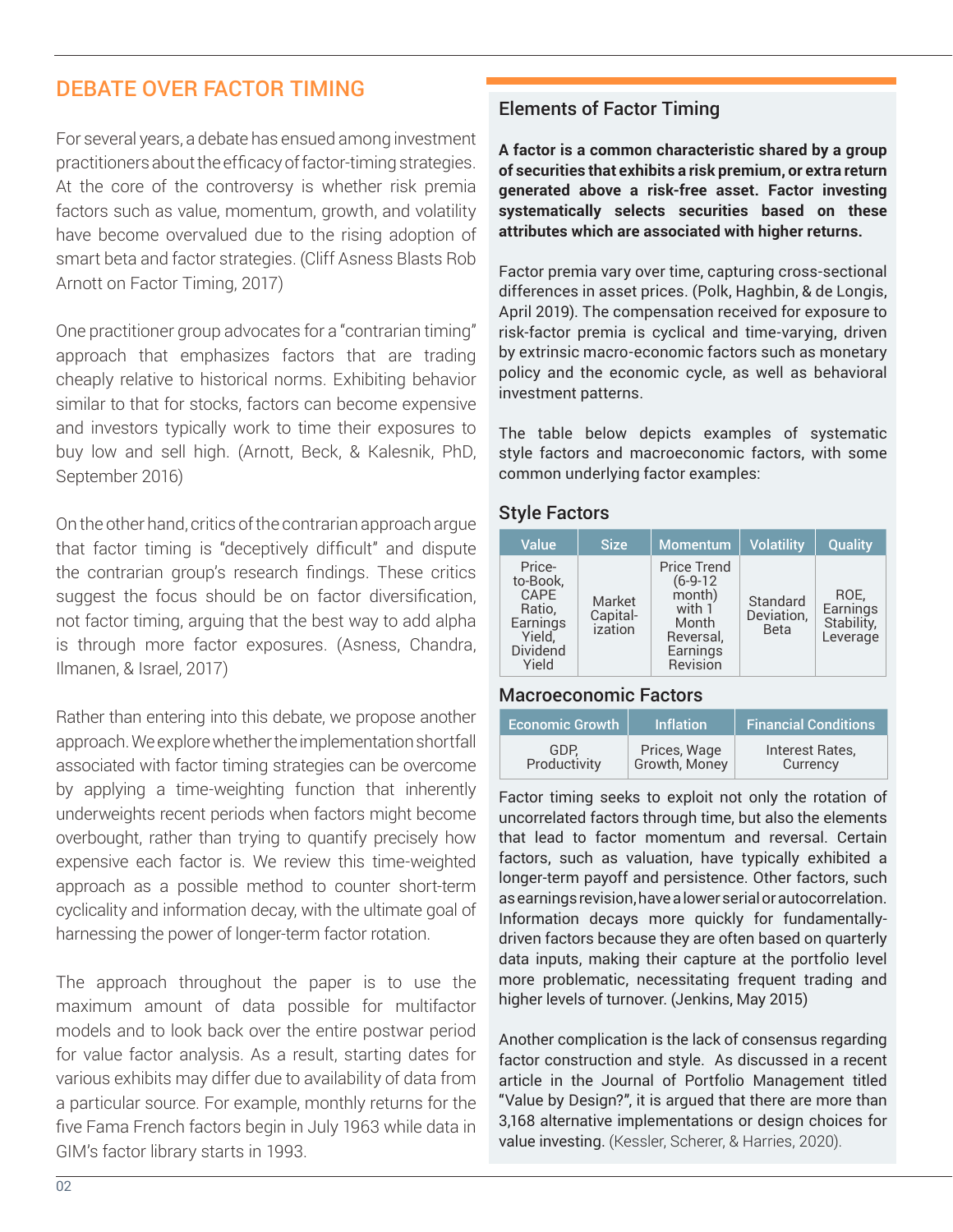## EVIDENCE OF FACTOR CYCLICALITY

Analyzing the rolling 12-month returns for value using price-to-book as a proxy, value's time-varying cyclicality and factor persistence is clearly demonstrated in Exhibit 1. Book-to-price had 19 value cycles in the post-war era, lasting on average almost four years in duration. The average overall quintile return spread for the subsequent 12-month performance of the value factor was 10.4 percent as shown in the table in Exhibit 1.



|                                          |              | <b>Subsequent 12- Month Performance</b> |                                      |                   |                           |                              |                       |  |
|------------------------------------------|--------------|-----------------------------------------|--------------------------------------|-------------------|---------------------------|------------------------------|-----------------------|--|
| Relative B/P                             | Frequency of |                                         | Book/Price - Top vs. Bottom Quintile |                   | Book/Price - Top Quintile | Book/Price - Bottom Quintile |                       |  |
| Performance*<br>Occurrence<br>Prior 12-M |              | Average<br>Spread                       | Positive<br>Frequency                | Average<br>Return | Positive<br>Frequency     | Average<br>Return            | Positive<br>Frequency |  |
| All                                      | 888          | 10.4%                                   | 72.9%                                | 21.0%             | 77.8%                     | 10.6%                        | 70.2%                 |  |
| >15%                                     | 363          | 12.3%                                   | 77.1%                                | 23.8%             | 83.7%                     | 11.5%                        | 72.2%                 |  |
| $>0\%$                                   | 659          | 10.6%                                   | 74.5%                                | 21.3%             | 79.8%                     | 10.8%                        | 72.5%                 |  |
| $< 0\%$                                  | 229          | 10.0%                                   | 68.1%                                | 20.2%             | 72.1%                     | 10.1%                        | 63.3%                 |  |
| $< -15$                                  | 26           | 26.4%                                   | 96.2%                                | 16.6%             | 84.6%                     | $-9.8%$                      | 26.9%                 |  |

*\*Relative Book/Price Performance based on Top and Bottom Quintile Returns of stocks on NYSE, AMEX or NASDAQ (Book-to-market, equal weight) Data through 12/31/2019 Source: https://mba.tuck.dartmouth.edu/pages/faculty/ken.french/data\_library.html* 

The cyclical magnitude of the value cycle peak to trough is quite pronounced as shown in Exhibit 2, with an average peak return of 30.7 percent and an average drawdown of 14.4 percent.



*\*Relative Book/Price Performance based on Top versus Bottom 12-Month Quintile Returns of stocks on NYSE, AMEX or NASDAQ (Book-to-market, equal weight). Value cycles defined as six or*  more consecutive months of outperformance, followed by negative returns. The minimum value for the latest drawdown cycle in the period through 12/31/2019 occurred in November 2019. Into the period of the latest period in N *Source: https://mba.tuck.dartmouth.edu/pages/faculty/ken.french/data\_library.html Data through 12/31/2019*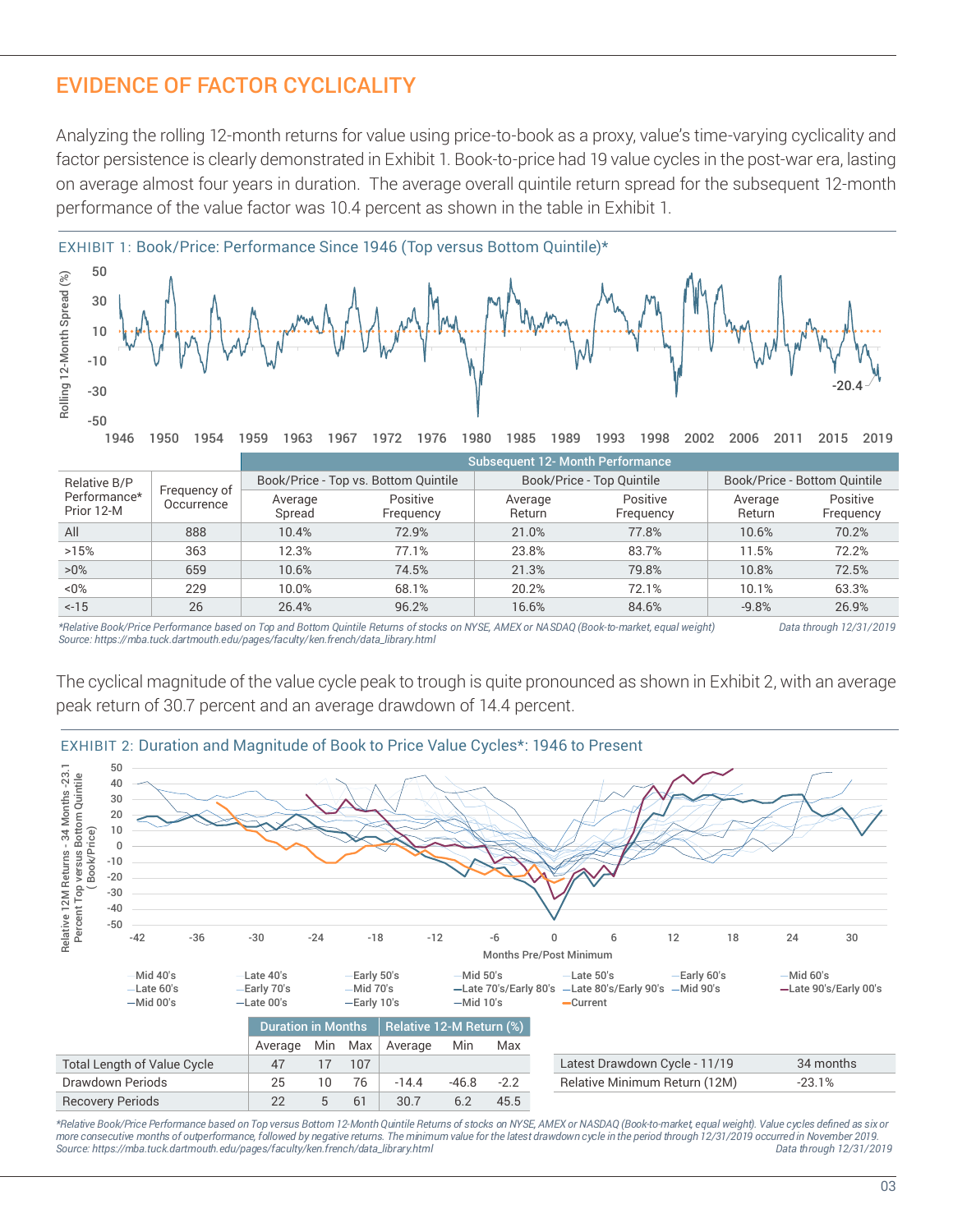Evidence of factor cyclicality is not limited to value factors. Analyzing a full factor library aggregated into value, fundamental, earnings and technical categories provides additional evidence that the excess return of these factors acts quite differently through time with respect to one another on a non-sector neutral basis. Exhibit 3 shows this analysis over a rolling 12-month interval from 1993, the start of GIM's internal data set, through the end of 2019.





*Sources: FactSet, Compustat Snapshot and Glenmede Investment Management LP Data through 12/31/2019*

In Exhibit 4 we display the non-sector neutral factor correlations to the style groups<sup>1</sup>: Value, Fundamentals, Earnings, and Technicals. Looking at the correlations, we see that despite the obvious factor cyclicality displayed around economic or business cycle turning points, style factor returns remain relatively uncorrelated, making a strong case for factor diversification.

In these illustrations we see the benefits of factor diversification, but we also see numerous examples of individual factor categories displaying reversion,

## EXHIBIT 4: Non-Sector Neutral Factor Correlations

| <b>Style Group</b>  | Value   | <b>Fundamentals</b> | Earnings | <b>Technicals</b> |
|---------------------|---------|---------------------|----------|-------------------|
| Value               | 1.00    | 0.11                | $-0.60$  | $-0.06$           |
| <b>Fundamentals</b> | 0.11    | 1.00                | 0.01     | $-0.29$           |
| Earnings            | $-0.60$ | 0.01                | 1.00     | 0.42              |
| Technicals          | $-0.06$ | $-0.29$             | 0.42     | 1.00              |

*Sources: FactSet, Compustat Snapshot and Glenmede Investment Management LP Data through 12/31/2019*

with periods of extremely good or bad performance often followed by periods of correction. This was previously demonstrated in Exhibit 3 when value performance spiked sharply during the post-bubble and post-financial crisis periods and then reverted to the mean. Conversely during this period, earnings growth failed to perform well late in the economic cycle, but subsequently recovered.

While short-term factor cyclicality can be noisy and difficult to capture at the portfolio level, the case for longerterm reversion, based on 5-year time periods as depicted in Exhibit 5, appears more compelling. In a performance backtest of 5-year price reversions for a large cap universe of stocks, assuming 12-month holding periods, the total spread in excess return between quintiles 1 and 5 was 3.46 percent (+1.7 percent in quintile 1 and -1.76 percent in quintile 5), with an information ratio of 0.25 versus -0.44, respectively. The downside deviation was also significantly smaller in quintile 1 at 1.2 versus quintile 5 at 2.28, indicating that the longer-term reversion window resulted in more positive outcomes.\*

*<sup>1</sup> The style groups use averages from across the GIM factor library. Value factors measure a ratio of a company's performance to its market price. Fundamentals measure a company's business momentum, profitability, or capital structure. Earnings factors measure trends in professional analysts' earnings estimates or targets. Technicals measure patterns in companies' prices or liquidity in the capital markets.*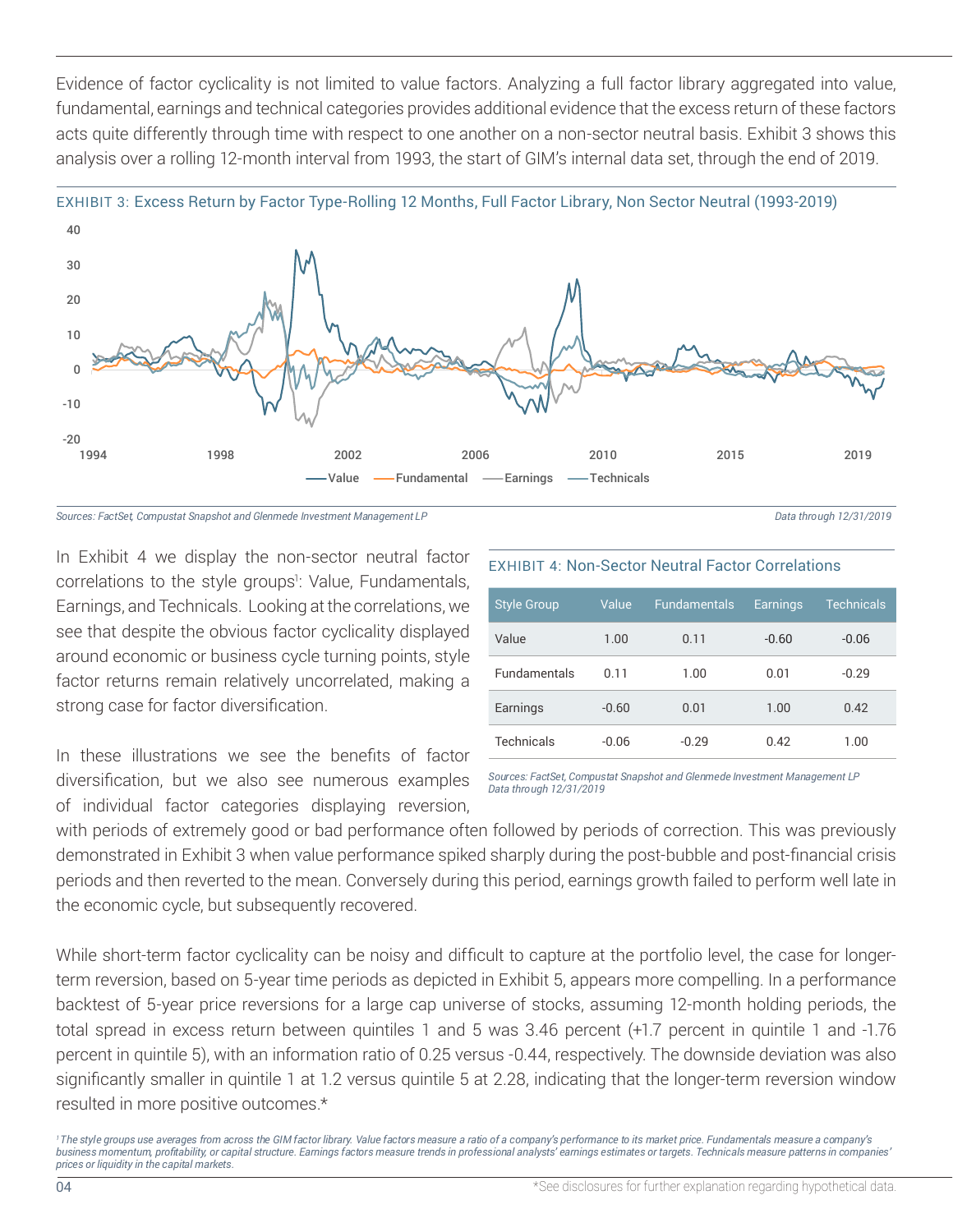

#### EXHIBIT 5: Five-Year Price Reversion for Universe of Large Cap Stocks

Backtest Results - Five Year Reversion - Growth of \$1 - 12 Month Holding Period\*

#### Performance Analysis - Five Year Reversion - 12 Month Holding Period

|                                | Bin 1 | Bin 2 | Bin 3   | Bin 4 | Bin 5   | <b>Benchmark</b> | Count |
|--------------------------------|-------|-------|---------|-------|---------|------------------|-------|
| Average                        | 13.86 | 12.66 | 11.39   | 12.48 | 10.40   | 12.16            | 948   |
| Median Return                  | 13.78 | 13.83 | 15.00   | 13.37 | 12.68   | 13.83            |       |
| <b>Standard Deviation</b>      | 20.93 | 17.32 | 23.30   | 16.39 | 19.89   | 18.83            |       |
| Excess Return                  | 1.70  | 0.51  | $-0.77$ | 0.32  | $-1.76$ |                  |       |
| <b>Tracking Error</b>          | 6.92  | 3.98  | 8.51    | 4.62  | 3.97    |                  |       |
| Information Ratio              | 0.25  | 0.13  | $-0.09$ | 0.07  | $-0.44$ |                  |       |
| <b>Downside Deviation</b>      | 1.20  | 1.78  | 6.21    | 2.11  | 2.28    |                  |       |
| Positive Frequency Time-Series | 55%   | 50%   | 38%     | 44%   | 35%     |                  |       |

Sources: Glenmede Investment Management LP and FactSet and SactSet Data through 12/31/2019<br>\*The charts show trailing 12-month returns using August 1993 as a starting point, which is the earliest available data in the GIM f *\*The charts show trailing 12-month returns using August 1993 as a starting point, which is the earliest available data in the GIM factor library. This represents past performance which is not indicative of future results.*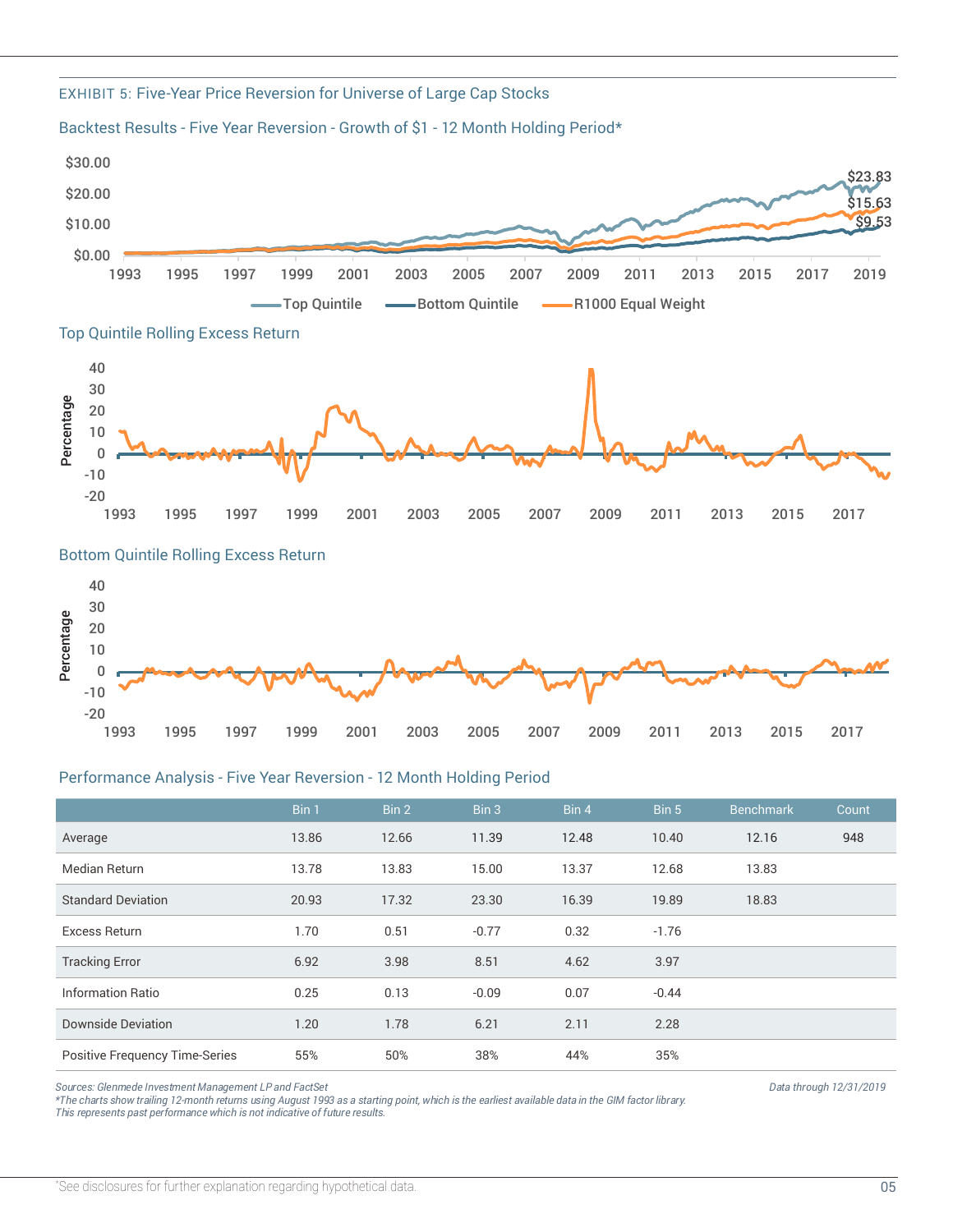## THE PROS AND CONS FACTOR TIMING

While the potential for factor timing and factor diversification do exist, the ability to successfully time factors in order to generate better risk-adjusted returns remains open to debate.

One major issue associated with factor timing is that the causal links are dynamic and not consistent through time. As with all historical relationships observed with the benefit of hindsight, factor timing is subject to the tendencies of data-mining and overfitting. (Bender, Sun, Thomas, & Zdorovtsov, March 2018)

[Furthermore, as noted in our previous paper "Aligning](https://www.glenmede.com/files/redefining-value-june-2019.pdf?1585916642) Value Investing with Today's Businesses" (Kichula & Lavy, June 2019), the relevancy of specific factors may change over time. Price-to-book has become less relevant as a valuation metric as intangibles such as R&D and brand now comprise a greater percentage of company value than legacy balance sheet items such as property, plants, and equipment (PPE). (Ocean Tomo, 2016)

Trading strategies using macroeconomic inputs are complicated by the fact that government data is subject to historical revisions. Newer datasets have been developed that may avoid the restatement issue, but these tend to have relatively limited history.

Finally, there is evidence from the last decade that factor momentum has degraded in favor of shorter-term factor reversal which is more difficult to capture at the portfolio level, requiring more trading and turnover, resulting in higher transaction costs and reduced tax efficiency, according to Empirical Research Partners. Historically during the past three decades, 82 percent of the 88 stock selection factors tracked by Empirical Research Partners delivered positive alpha on an annual, serially correlated basis. However, over the last decade, in the period

## Fama French Five-Factor Asset Pricing Model

In 1993, Eugene Fama and Kenneth French extended the capital asset pricing model (CAPM) beyond a single factor (beta) to include two additional factors that explained stock price performance: size and value (book to market value).

While the three-factor model was a significant improvement over CAPM, it still failed to explain away anomalies or the cross-sectional variation in expected returns related to other factors.

In 2014, Fama and French used the dividend discount model to derive two new factors—profitability and investment—and extended their model to five factors.

- **Beta**: Measure of how much each stock moves in price relative to the stock market as a whole.
- **SMB:** Return spread of small minus large stocks (size effect).
- HML: Return spread of cheap minus expensive stocks (value effect).
- **RMW:** Return spread of the most profitable firms minus the least profitable.
- **CMA:** Return spread of the firms that invest conservatively minus aggressively.

(Fama & French, September 2014)

following the financial crisis era, only 57 percent of these factors have demonstrated favorable momentum and outperformed in consecutive years. Simultaneously, as returns from factor momentum have waned, performance from factor reversal has experienced gains. (Cahan & Liu, August 2019). One-month reversal was listed as the best-performing factor in Nomura Instinet's factor library in the one year ending 12/31/2019, while traditional factor performance was quite mixed.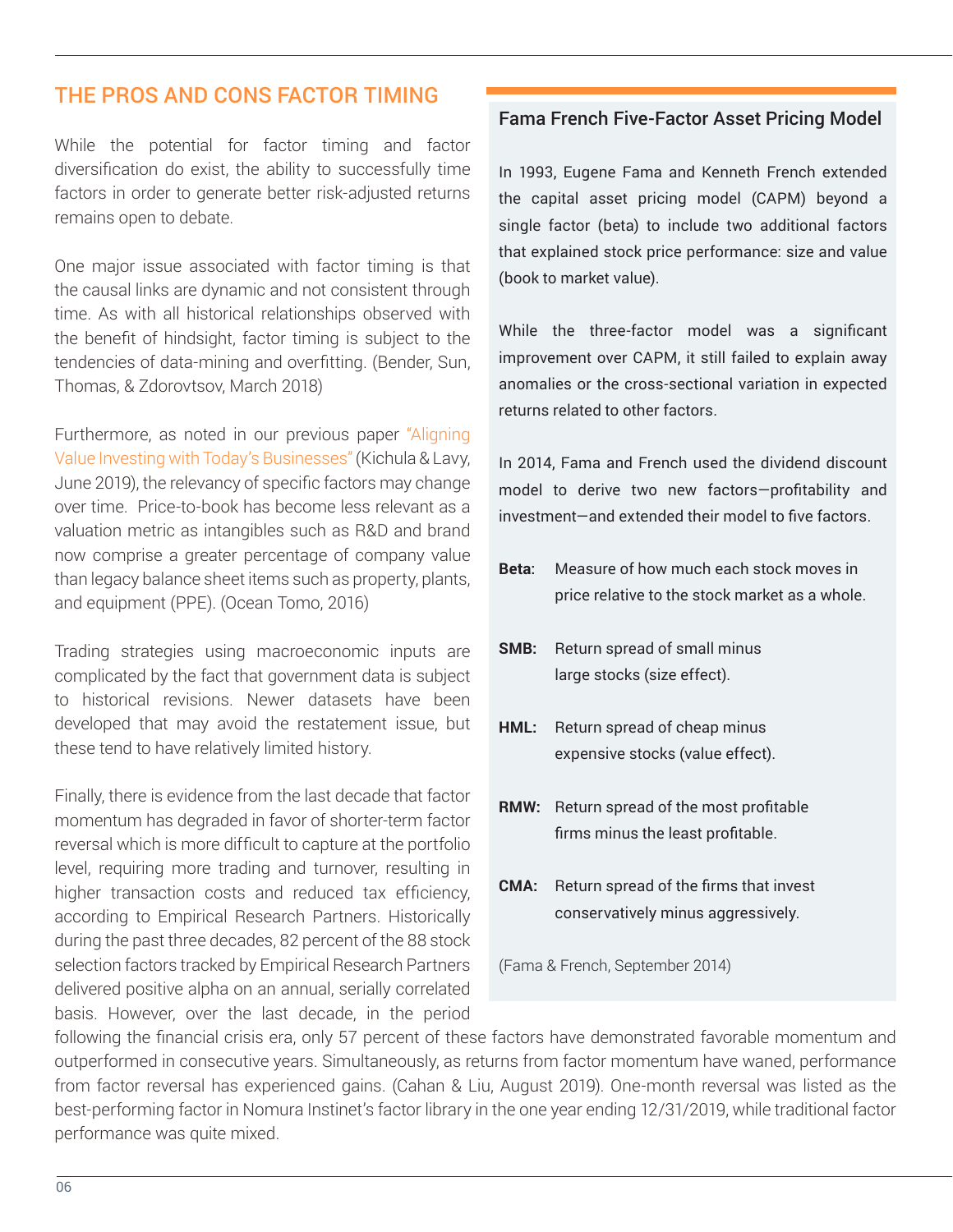## THE CASE FOR TIME-WEIGHTED FACTOR ROTATION

When analyzing factor returns of the Fama French 5 Factor Model as shown in Exhibit 6, we note that factors have, on average, negative autocorrelations<sup>2</sup> for two-year through seven-year periods since 1963, which is the inception of the relevant Fama French data. Over the last 20 years, there are significant negative autocorrelations between the two- and five-year periods. However, those autocorrelations turn positive over longer time frames, suggesting that reoptimizing over an extended time horizon may be better for capturing the benefits of factor rotation.

#### EXHIBIT 6:

|            | <b>SMB</b> | <b>HML</b> | <b>RMW</b> | <b>CMA</b> | Average |            | <b>SMB</b> | <b>HML</b> | <b>RMW</b> | <b>CMA</b> |
|------------|------------|------------|------------|------------|---------|------------|------------|------------|------------|------------|
| IY         | 0.23       | $-0.02$    | $-0.01$    | 0.15       | 0.09    | ΙY         | 0.19       | $-0.09$    | $-0.12$    | 0.23       |
| 2Y         | 0.13       | $-0.24$    | $-0.25$    | $-0.06$    | $-0.10$ | 2Y         | 0.23       | $-0.34$    | $-0.40$    | 0.13       |
| 3Y         | 0.06       | 0.05       | $-0.15$    | $-0.17$    | $-0.05$ | 3Y         | 0.11       | 0.29       | $-0.13$    | 0.10       |
| 4Y         | $-0.10$    | 0.13       | 0.12       | $-0.07$    | 0.02    | 4۲         | 0.13       | 0.27       | 0.22       | $-0.26$    |
| 5Y         | $-0.30$    | $-0.01$    | $-0.05$    | $-0.08$    | $-0.11$ | <b>5Y</b>  | 0.11       | $-0.11$    | $-0.49$    | $-0.24$    |
| 6Y         | $-0.19$    | $-0.17$    | 0.17       | 0.01       | $-0.05$ | 6Y         | $-0.06$    | $-0.12$    | 0.24       | 0.13       |
| 7Y         | $-0.25$    | $-0.15$    | 0.11       | $-0.13$    | $-0.11$ | 7Y         | 0.37       | $-0.20$    | 0.46       | $-0.20$    |
| <b>8Y</b>  | $-0.02$    | 0.21       | $-0.04$    | 0.09       | 0.06    | 8Y         | 0.30       | 0.15       | 0.04       | 0.18       |
| 9Y         | 0.06       | 0.27       | $-0.16$    | 0.01       | 0.04    | 9Υ         | 0.15       | 0.20       | $-0.25$    | 0.34       |
| <b>10Y</b> | 0.05       | $-0.06$    | 0.13       | $-0.01$    | 0.03    | <b>10Y</b> | 0.13       | $-0.25$    | 0.29       | 0.49       |

## Fama French Factor Autocorrelation - 1963-2019 Fama French Factor Autocorrelation - 1999-2019

*Sources: CRSP and Glenmede Investment Management LP Data through 12/31/2019 The analysis assumes a fully invested, long only equity model. As a result, Beta is not considered for these exhibits.*

Average  $0.05$  $-0.10$ 0.09 0.09  $-0.18$  $0.05$  $0.11$  $0.17$  $0.11$  $0.16$ 

As shown in Exhibit 7, in order to create a factor weighting scheme that generally aligns with the Fama French 5 Factor autocorrelations, we gave the 2-5 year (12-60 months) periods a one-half weight, while giving all other periods a full weighting.



*Sources: Glenmede Investment Management LP Data through 12/31/2019*

*2 Autocorrelation calculation shows the similarity between the time series data set and a lagged version of itself over 1-10 years.*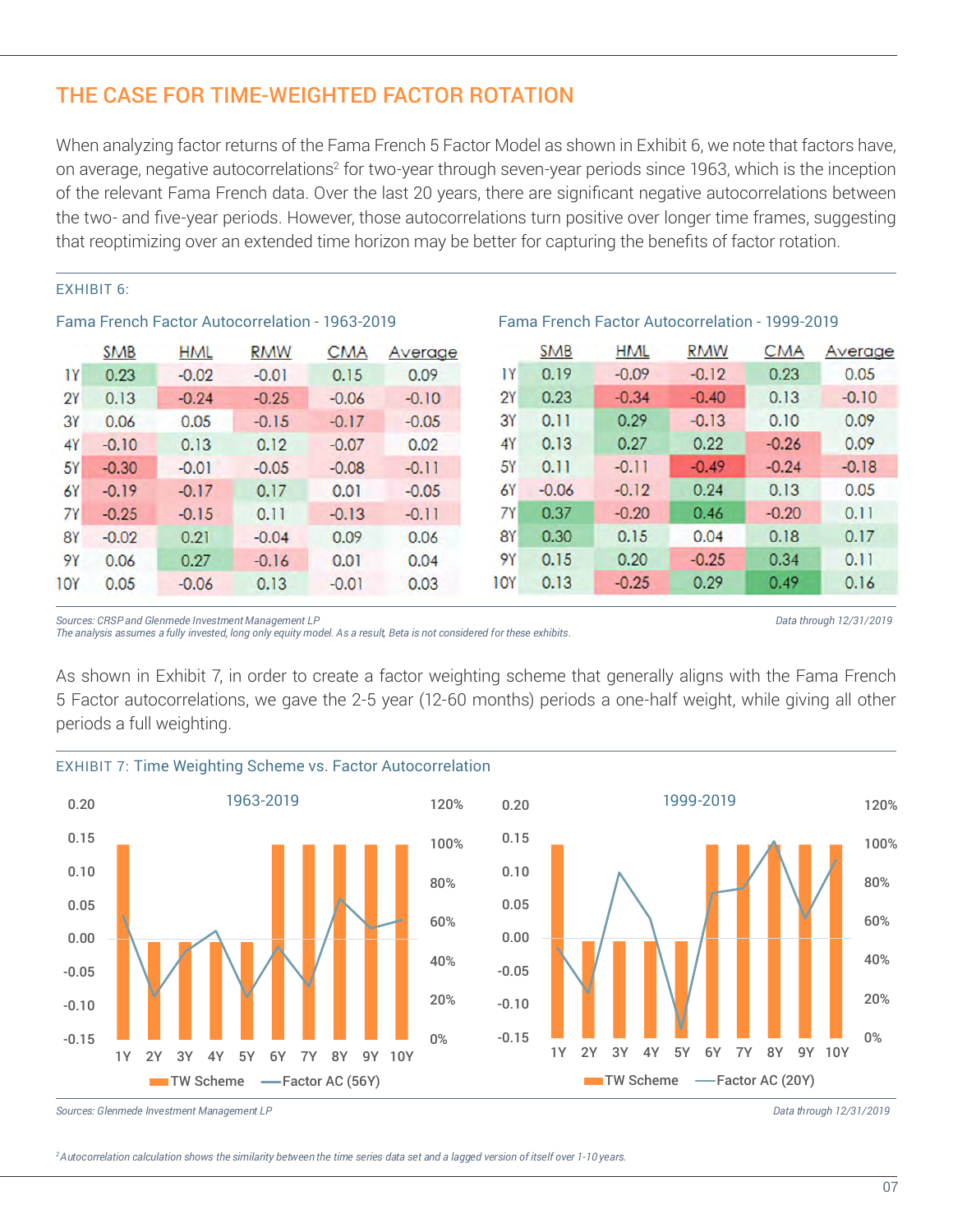## FAMA FRENCH FACTOR TIME-WEIGHTING ANALYSIS

In order to confirm the hypothesis suggested in Exhibit 7 that a time-weighting function would improve overall risk-adjusted returns, we ran empirical tests using a time-weighting function methodology. The first test was conducted using the Fama French factors, which have a longer history versus the GIM library.

In Exhibit 8 below, we display the results for three different optimizations using the Fama French Factors from 7/31/1983 to 12/31/2019. Each optimization uses a 20-year rolling history and is reoptimized on an annual basis for highest information ratio.

The Fama French Factor empirical tests conducted are as follows:

- Equal Factor Weighted is the naïve model with equal weights (25% each) for the four Fama French Factors.
- Equal Time Weighted is an annual reoptimization using an equal time-weighting scheme drawing on 20 years of equal weighted history. The results come from repeatedly applying a fixed model to 20-year periods going back to the start of the data set in 1963. As the approach is applied to each 20-year period, the weights in the model change each year based on the prior 20 years of known, rolling history.
- UWL5 Time Weighted, as examined in Exhibit 7, is an annual reoptimization using a time-weighting scheme similar to that described above but emphasizing longer-term factors by underweighting four of the last five years. UWL5 places 50 percent weights on the periods between 12 months ago and 60 months ago, and equal weightings on the remaining months.

|                           | Eq Factor* | Eq WTD** | $UWL5***$ | <b>SMB</b> | <b>HML</b> | <b>RMW</b> | <b>CMA</b> |
|---------------------------|------------|----------|-----------|------------|------------|------------|------------|
| Average Return            | 2.65       | 3.05     | 3.11      | 0.28       | 2.75       | 4.60       | 2.98       |
| Median Return             | 1.52       | 2.45     | 2.49      | $-0.24$    | $-0.30$    | 5.16       | 1.02       |
| <b>Standard Deviation</b> | 4.84       | 5.20     | 5.12      | 10.00      | 10.07      | 8.28       | 6.90       |
| Positive Frequency        | 55.0%      | 58.7%    | 58.7%     | 48.6%      | 49.8%      | 58.2%      | 51.6%      |
| Information Ratio         | 0.55       | 0.59     | 0.61      | 0.03       | 0.27       | 0.56       | 0.43       |
| <b>Factor Turnover</b>    |            | 6.96%    | 6.93%     |            |            |            |            |

EXHIBIT 8: Out-of-Sample Forward Returns, Annual Reoptimization by Time Weighting Function, Fama French Factors, 1983-2019*†*

*\*Naiive Model consists of equal weighting each of the four Fama-French Factors †Rolling 20-year periods from 7/31/1983 to 12/31/2019*

\*\*\*Time weighted, 50% weight on periods between 12 and 60 months ago, and equally weighting the remaining months *\*\*\*Time weighted, 50% weight on periods between 12 and 60 months ago, and equally weighting the remaining months*

*Sources: FactSet, Compustat Snapshot, Glenmede Investment Management LP* 

Reviewing the results in Exhibit 8, the naïve, equal factor weighting resulted in a 2.65 percent excess return with a 4.84 percent standard deviation. There is a demonstrable improvement from rebalancing on an equal time weighted basis, which produced a 3.05 percent average excess return with a 5.2 percent standard deviation. The higher relative risk is rewarded with a significantly higher return, suggesting that the generally higher autocorrelations of Fama French Factors do in fact improve the end result. The information ratio increases from 0.55 to 0.59.

The third approach with the particular time weighting scheme which we referenced as UWL5, outperforms the other two models. It has the highest return of the three factors presented, at 3.11 percent. UWL5 also has a slightly lower standard deviation than the equal weighted, reoptimized model, giving it a superior risk-adjusted return. The information ratio for the UWL5 model was 0.61 as compared to 0.59 for the equal time-weighted model. Moreover, UWL5 model achieves this result with virtually the same factor turnover as the equal time weighted optimization.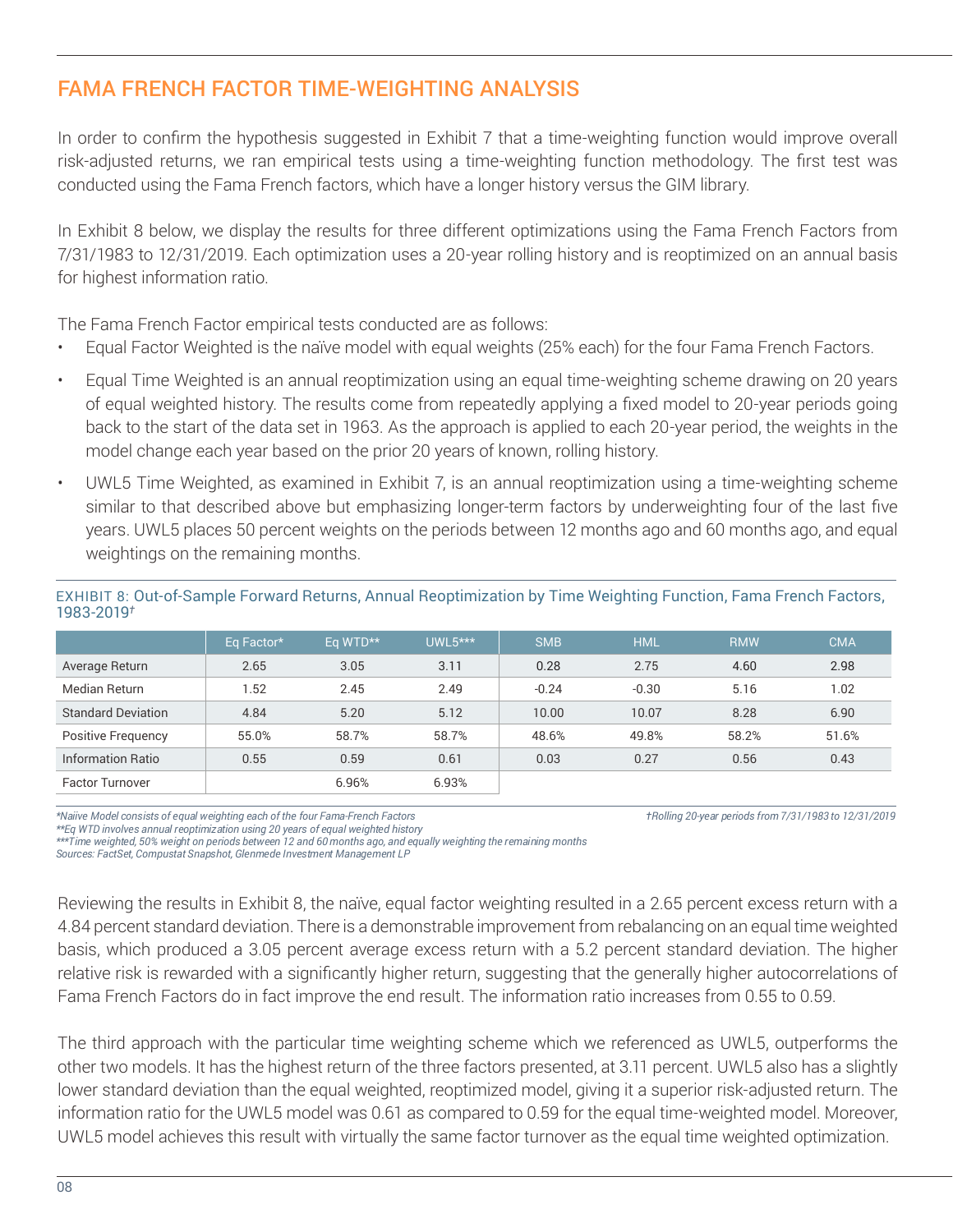## FULL FACTOR LIBRARY FACTOR TIME-WEIGHTING ANALYSIS

A second test compared results from a more robust list of 84 investment factors, including multiple valuation, fundamental, earnings revision, and technical factors to the UWL5 model. In both cases, we optimized the models annually, but in the case of the full factor framework, we also optimized by sector.

Extending the reoptimization exercise to our full factor library at the sector level, we can see a similar result, as shown in Exhibit 9. The UWL5 model significantly outperforms an equally time-weighted approach, both on an excess return and information ratio basis, delivering an excess return of 1.75 percent versus the equally time-weighted optimization of 1.59 percent. The information ratio also was improved at 0.54 for the UWL5 model versus 0.42 for the equally time-weighted approach. Notably, the turnover in stocks and underlying factors is also lower than in the equal weighted approach. The naïve approach, which would have put an equal weight on each factor available with at least 20 years of history, would have only delivered 1.14 percent excess return, with a 0.25 information ratio and even higher turnover of more than 50 percent at the stock level.\*

## EXHIBIT 9: Out-of-Sample Performance of Annually Reoptimized Model vs Naive Equal Weighting, By Calendar Year, 2003-2019



#### Summary Statistics 12-Month Out-of-Sample Rolling Returns 9/2003-12/2019

|                          | Naïve* | Equal<br><b>Time</b><br>Weighted** | UWL5<br><b>Time</b><br>Weighted*** |
|--------------------------|--------|------------------------------------|------------------------------------|
| <b>Excess Return</b>     | 1.14   | 1.59                               | 1.75                               |
| <b>Tracking Error</b>    | 4.55   | 3.76                               | 3.25                               |
| <b>Information Ratio</b> | 0.25   | 0.42                               | 0.54                               |
| <b>Factor Turnover</b>   |        | 12.99                              | 11.45                              |
| <b>Stock Turnover</b>    | 50.31  | 48.92                              | 47.65                              |

*\*Naïve model, equally weighting each factor in the library Rolling 20-year periods from 8/31/2003-12/31/2019*

\*\*\*Time weighted, 50% weight on periods between 12 and 60 months ago, and equally weighting the remaining months. *\*\*\*Time weighted, 50% weight on periods between 12 and 60 months ago, and equally weighting the remaining months.* 

*Sources: FactSet, Compustat Snapshot, Glenmede Investment Management LP* 

## **CONCLUSION**

During the last decade, factor timing approaches have been the subject of much scrutiny and the efficacy of these strategies have been called into question. Most of the body of academic and practitioner research on the topic of factor timing and factor decay has focused on the time-varying risk premia of factors and on the practical implementation pitfalls.

We provide evidence, using the Fama French factors and a broader universe of factors, that applying a more practical, intuitive time-weighted approach may generate higher information ratios out of sample without increasing turnover. Our method was based on the annual re-optimization of 20-year historical periods with the underweightings of the most recent 13 to 60 month periods.

Our approach offers a possible solution to counter the problems of short-term momentum reversal and information decay which contribute to implementation shortfall at the portfolio level. Another advantage of this strategy, in addition to potentially higher risk-adjusted returns, is the benefit of lower turnover and associated transaction costs. While this approach is not a factor timing panacea, we offer it up as a common sense, practical solution that merits further research and investigation.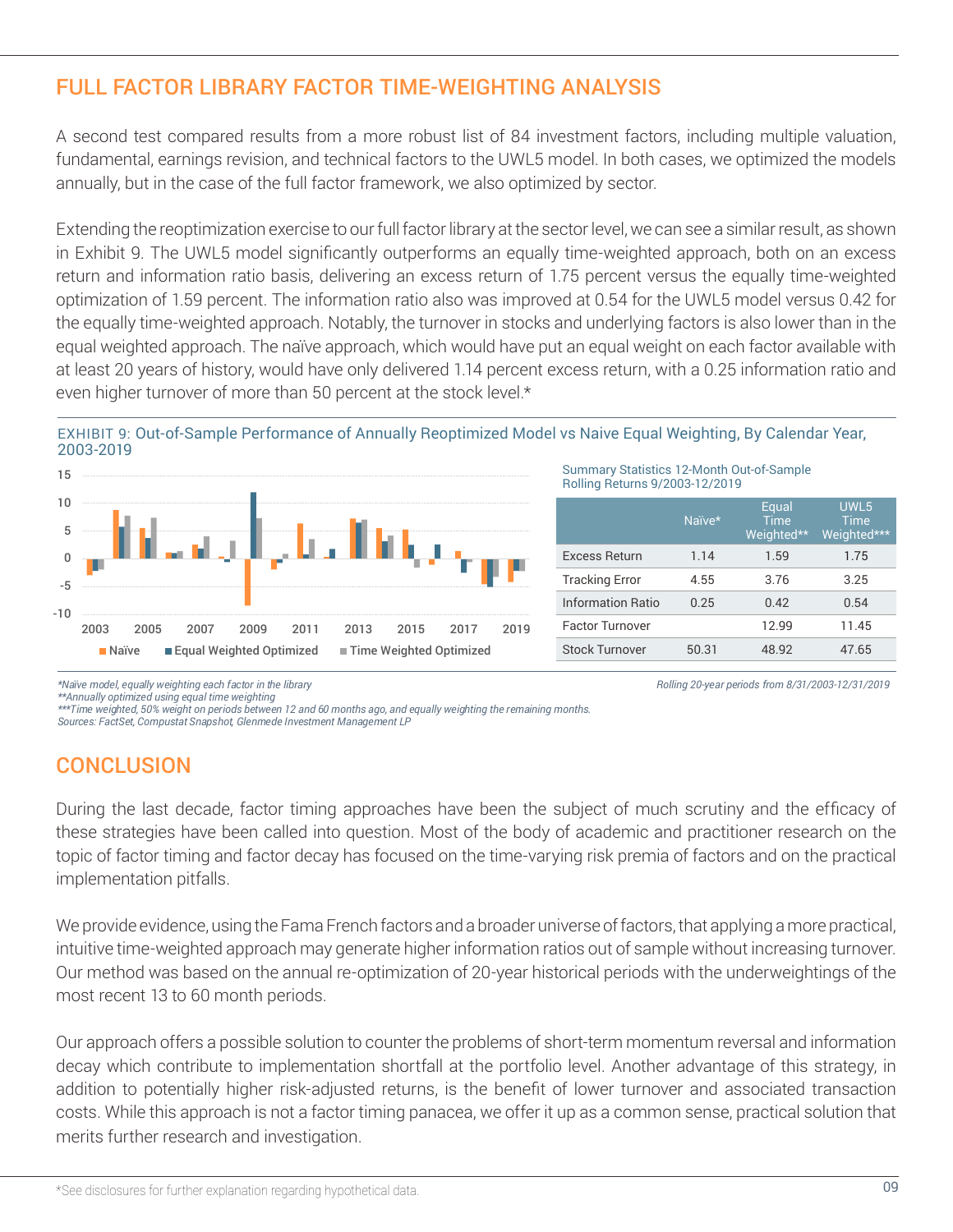## ABOUT GLENMEDE INVESTMENT MANAGEMENT LP

Glenmede Investment Management LP ("GIM") is a boutique asset management firm offering actively managed equity, fixed-income and alternative strategies. The firm serves a global client base of institutions, consultants and advisors through tenured teams and consistent decision-making processes. GIM fulfills its commitment to clients by following core principles such as delivery of dynamic high-quality solutions, direct access to portfolio managers and transparency from investment philosophy through portfolio construction.

Headquartered in Philadelphia, GIM delivers investment strategies through separately managed accounts and mutual funds. For further information, please visit http://www.glenmedeim.com.

## AUTHOR



[Alexander Atanasiu, CFA](https://www.glenmede.com/investment-management/alexander-r-atanasiu-cfa)  Portfolio Manager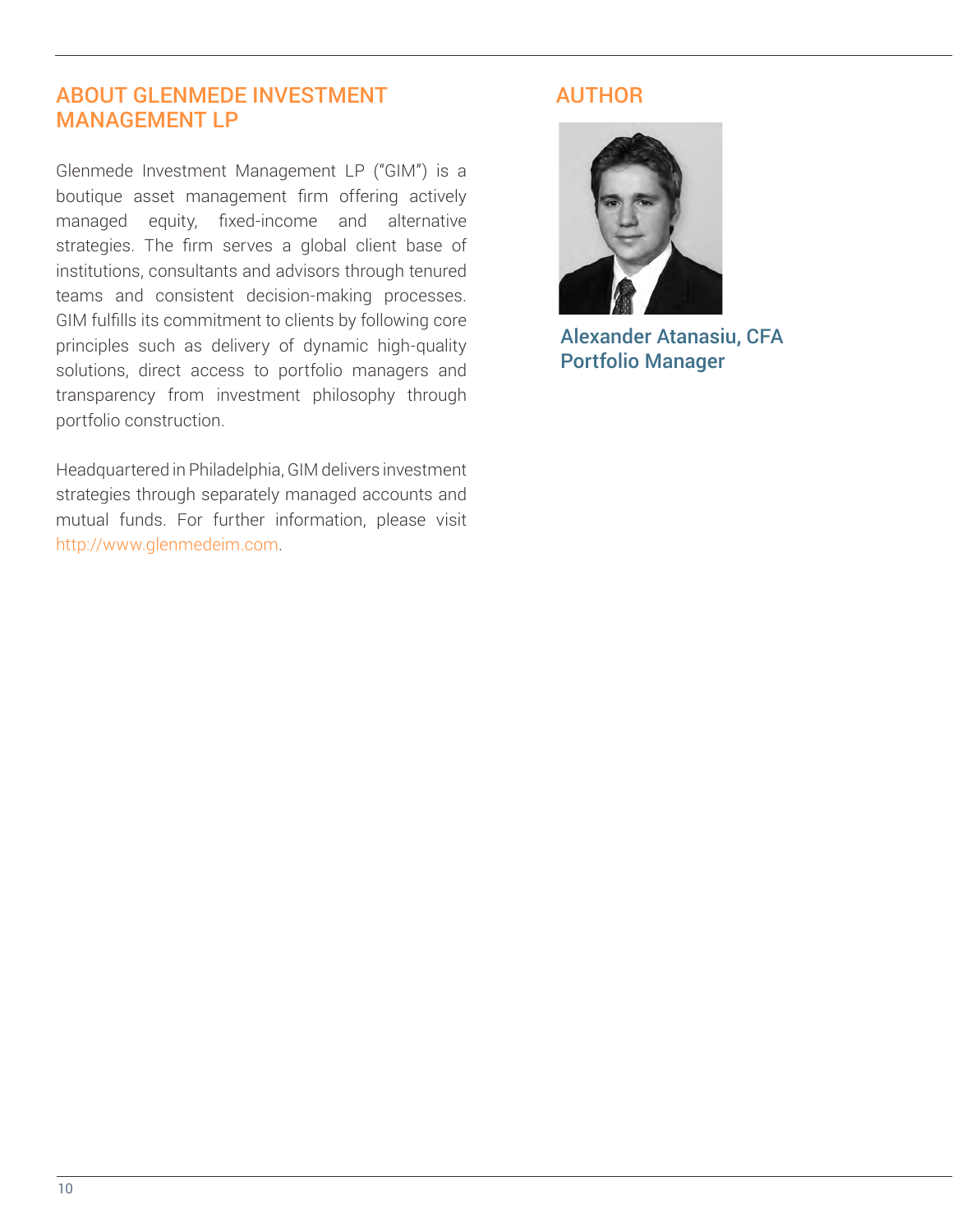*All data is as of 12/31/2019 unless otherwise noted. Opinions represent those of Glenmede Investment Management, LP (GIM) as of the date of this report and are*  for general informational purposes only. This document is intended for sophisticated, institutional investors only and is not intended to predict or guarantee the future *performance of any individual security, market sector or the markets generally. GIM's opinions may change at any time without notice to you.*

*The charts referenced herein contain constructed or hypothetical data, which we are using purely for illustrative purposes. Though gathered or created in good*  faith, there is no quarantee that this information is accurate. No representation is being made that any individual account will or is likely to achieve the results similar to those shown. In fact, there are frequently sharp differences between hypothetical or constructed results and the actual results actually achieved in any particular *program. Hypothetical results are prepared with the benefit of hindsight and don't account for the financial risks of actual trading. There are numerous other factors*  which can adversely affect trading results which are not captured in these hypothetical scenarios. There can be no quarantee that the historical analysis contained *herein will reflect future performance.*

*This report is not intended to be a client-specific suitability analysis or recommendation, an offer to participate in any investment, or a recommendation to buy, hold or sell securities. It may contain information which is not actionable or appropriate for every investor, and should only be used after consultation with professionals. References to risk controls do not imply that all risk is removed. All investments carry a certain degree of risk. Information contained herein is gathered from third party sources, which GIM believes to be reliable, but is not guaranteed for accuracy or completeness.*

#### *Works Cited*

*Cliff Asness Blasts Rob Arnott on Factor Timing. (2017, March 16). Institutional Investor.* 

*Arnott, R., Beck, N., & Kalesnik, PhD, V. (September 2016). Timing "Smart Beta" Strategies? Of Course! Buy Low, Sell High! Research Affiliates.*

*Asness, C., Chandra, S., Ilmanen, A., & Israel, R. (2017). Contrarian Factor Timing is Deceptively Difficult. Journal of Portflio Management.*

*Polk, C., Haghbin, M., & de Longis, A. (April 2019). Time-Series Variation in Factor Premia: The Influence of the Business Cycle.* 

*Jenkins, I. F. (May 2015). Using factors with different alpha decay times: The case for non-linear combination. Nomura Equity Research.*

*Kessler, S., Scherer, B., & Harries, J. P. (2020). Value by Design? The Journal of Portfolio Management, Vol. 46, Issue 3.*

*Bender, J., Sun, X., Thomas, R., & Zdorovtsov, V. (March 2018). The Promises and Pitfalls of Factor Timing. The Journal of Portfolio Management, 79-92.*

*Kichula, J., & Lavy, J. (June 2019). Aligning Value Investing with Today's Businesses. Glenmede Investment Management LP.*

*Ocean Tomo. (2016). Intangible Asset Market Value Study. Retrieved from https://www.oceantomo.com/intangible-asset-market-value-study/*

*Fama, E. F., & French, K. R. (September 2014, April 5). A Five-Factor Asset Pricing Model. Fama-Miller Working Paper, 52. Retrieved from QuantInsti: https://blog. quantinsti.com/fama-french-five-factor-asset-pricing-model/*

*Cahan, R., & Liu, Y. (August 2019). Factor Momentum: Still a Thing? Empirical Research Partners.*